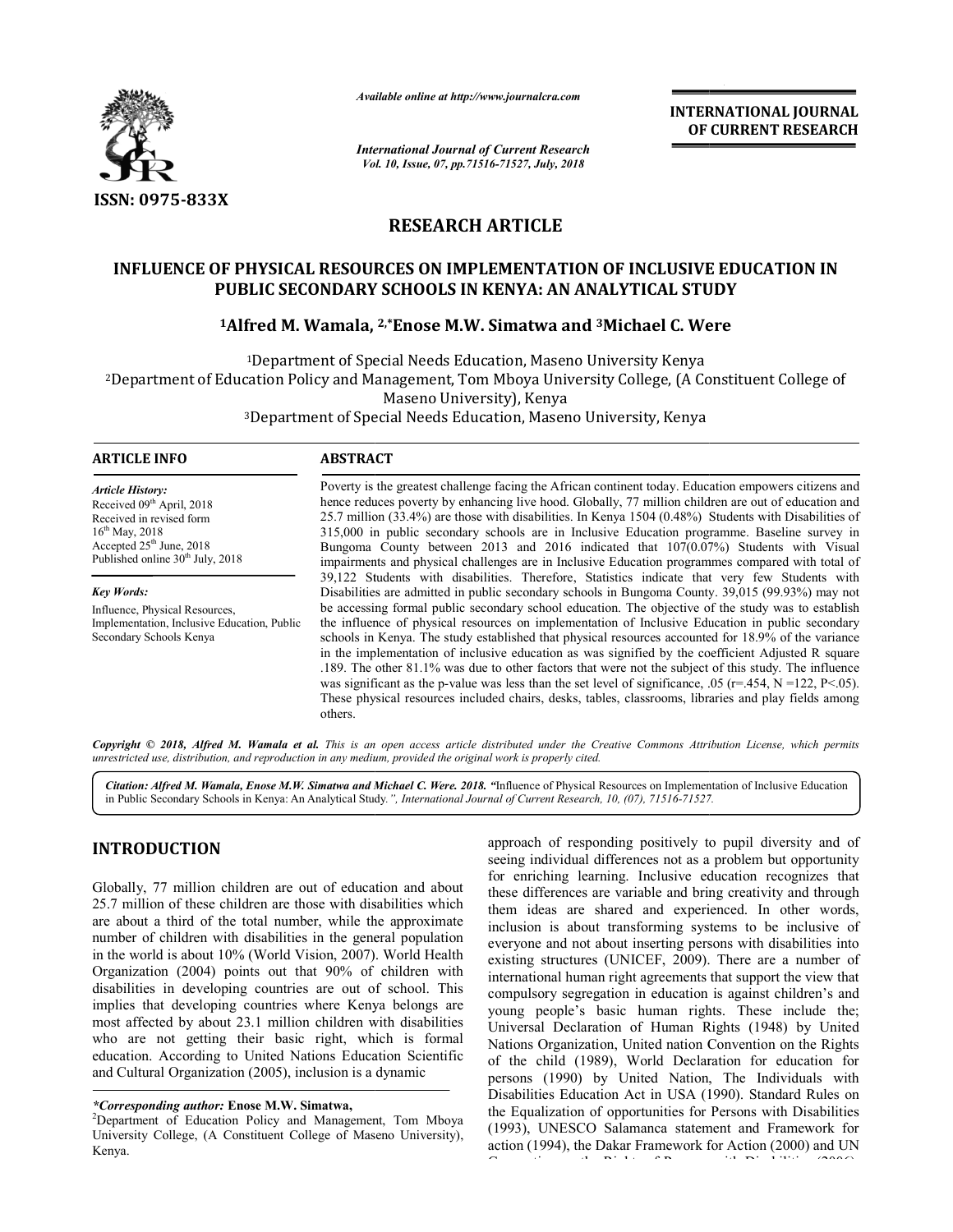All these international organizations advocate for Inclusive Education and are explicit on the urgency of implementing education systems that enable all children to access formal education. In South Africa, after the end of the Apartheid era, the new government that came in power in the Mid 1990s developed a White Paper no.6: entitled *Special Needs Education, building an inclusive education and training system that provides a framework for systematic change for development of inclusive education*" (Engelbrencht, Howell, & Bassett, 2002).

In Botswana, the Ministry of Education has introduced School Intervention Teams, which is school based resource services for assisting and advising teachers who have children with Special Educational Needs in their classes. Normally the head teachers, senior teachers, a social worker and individual child's parent form the team. In this study there is need to establish if there is any intervention to help teachers perceive learners with disabilities positively as they teach them in the class room. http://www.eenet.or g.uk/theory-theory-practice/modelscbr.doc*.* In Tanzania, Inclusive Education is perceived to mean essential human right, a force for social change and vital means for combating poverty, empowering the marginalized, safeguarding children from exploitation and promoting democracy, and protecting the environment. Schools are encouraged to accommodate all children regardless of their physical, intellectual, social or other conditions within their environment. This was presented during the Region Seminar, Sponsored by UNESCO (International Bureau of Education) entitled "*Poverty Alleviation, HIV and AIDS, Education and Inclusive Education*: Priority issues for inclusive quality education in Eastern and Western sub-Saharan education in Eastern and Western Africa."Nairobi, Kenya, (2007).

**Research Objective:** The research objective was to establish the influence of physical resources on implementation of inclusive education in public secondary schools in Kenya.

**Synthesis of literature on influence of physical resources on implementation of inclusive education:** According to Smith (2007), since the initial passage in 1990 of Americans with Disability Act, physical barriers (e. g., curbs and stairs) and discrimination have reduced but certainly not eliminated. Unfortunately, physical barriers such as doors too heavy to open, school entrances too steep to negotiate, and unsuitable bathrooms still exist in many schools and public buildings. Even though not all problems are yet resolved, important changes signal a better future of access and inclusion in mainstream society. However, the changing times have witnessed the following improvements: The U.S. National Parks Service maintains accessible trails for outdoor adventures, Car rental agencies now have specially adapted vehicles for drivers with disabilities, allowing travelers with special needs to rent cars just like everyone else, Special cruise ships now offer passengers health services, such as dialysis for kidney patients, Special programmes for children and youth offer skiing, boating, sailing, and camping adventures. Children who use wheelchairs grow up today playing wheelchair basketball, cheered on by cheerleaders who also use wheelchairs, Marathon races have special events for those who use wheelchairs as well as those who run using bionic limbs, Resorts and vacation planners and city tourism offices seek out travelers with disabilities by offering free rides in boats that have special seats or advertising accessible

monorails. Such infrastructural improvements are known to be considered in the developed countries like the USA but the information in our country is still very scanty in our public secondary schools. According to Republic of Kenya (2005), the quality and adequacy of resources such as physical facilities have a direct bearing on quality of education, as they determine how effective the curriculum is implemented. Kochung' Report (2003), cited in Ministry of Education, (2009) noted that learners with special needs and disabilities require free environment to maximize their functional potentials. The planning of new buildings and the security of school facilities and equipment, has been having the tendency of making only minor changes from the arrangements of the past, on assumption that the same equipment and instructional material could serve equally well for the nurturance of all forms of abilities in all children which has not been the case (Barbara & William, 1998). Loss of vision seriously inhibits persons with visual impairment from accessing very useful information especially those available in print (Wusasa, 2013). As more people with disabilities attend higher institutions, it is incumbent upon information centre management to provide the same level of service to them as is provided to users without disabilities (Ekwelem, 2013). This is important because persons with visual impairment have the same need to have access to all kinds of information as everyone else (Javier & Calvo, 2014).

There have been some concerns about persons with disabilities; the United Nation Convention on the rights of persons with disabilities, article 21 asserts that "State Parties shall take all appropriate measures to ensure that persons with disabilities can exercise the right to freedom of expression and opinion, including the freedom to seek, receive and impart information and ideas on an equal basis with others and through all forms of communication of their choice ..." (Javier & Calvo, 2014). Information centres are service organizations which give services without discrimination to their numerous users, including persons with disabilities. Digital information centres should be especially well-suited for the disadvantaged (Higgins, 2013). Persons with Disability are found aware of latest technologies and rely on training to utilize its benefits (Kumar & Sanaman, 2013). The development of assistive technologies have provided great opportunities for people with disabilities to transform their way of life in a productive way, efficient and result oriented way (Butucea, 2013). While analyzing the assistive technology for visually impaired students; Cheptoo (2016) points out that there are advancements in assistive technology that have made it possible for the blind to keep up with emerging trends in Information Communication Technology. Training in use of these tools is readily available at Nairobi's Kenya Society for the Blind. Laurence Momanyi although visually impaired, knows his way around a computer and after switching on the machine, he calmly explains how he is able to operate it. He explains that whatever he does on the computer is spoken back to him by accessibility software. Most computers and Smart phones have them. What is not known is if the same happens in the public secondary schools that have inclusive education and with disabilities especially visual impairment use elearning or computers. Quality education is associated with better health outcomes, better employment opportunities, higher socioeconomic status and improved general well-being (Ministry of Education, 2009). Education is a composite of many factors including teachers, learning materials, curriculum, learners and physical infrastructure. Since the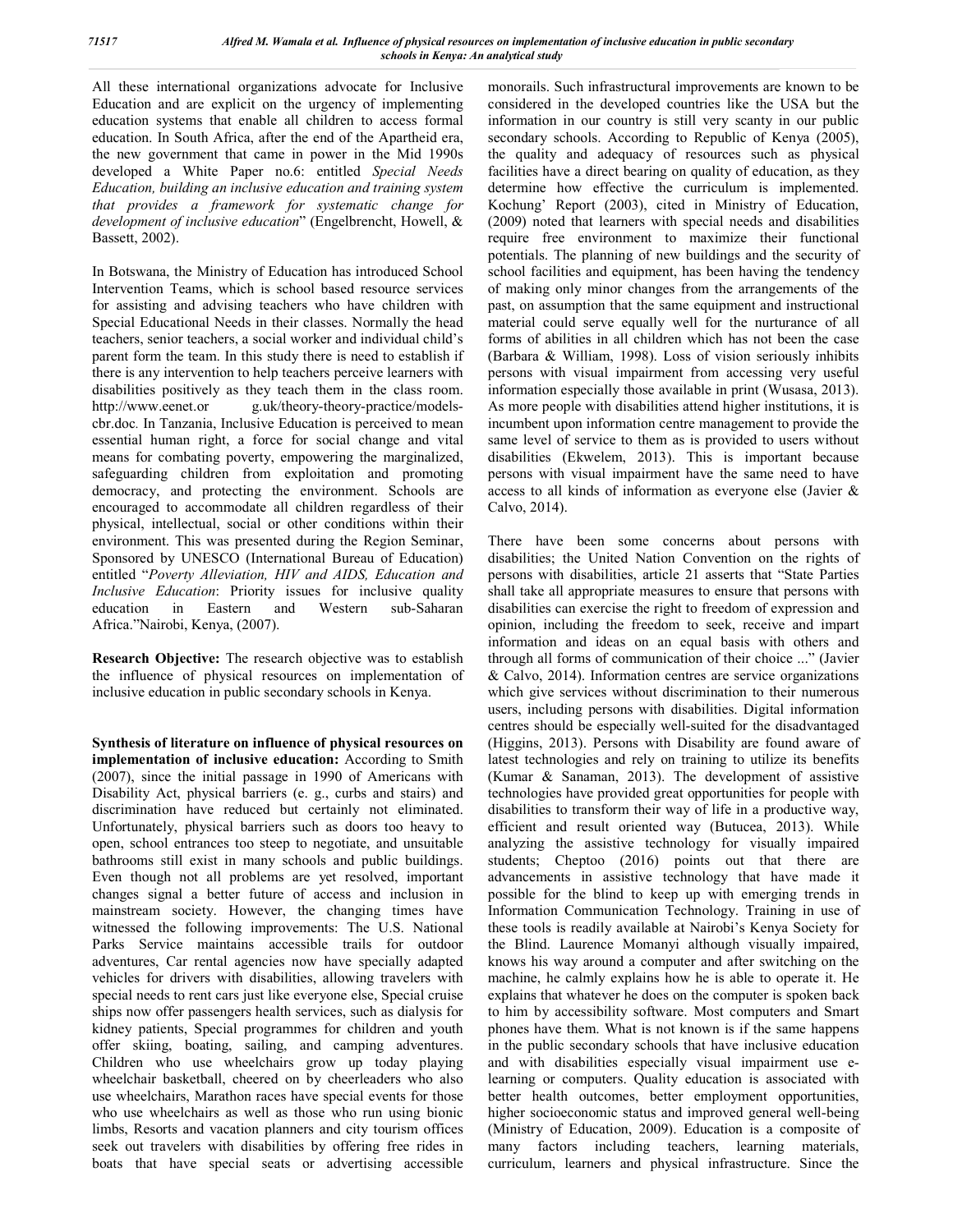introduction of free and compulsory primary education in Kenya at the turn of the century, school enrolment has gone up remarkably but this has not been matched by a proportionate increase in school infrastructure (Ministry of Education, 2013; Kubania, 2014; Ministry of Eduation Science and Technology, 2005; Ministry of Public Health and Sanitation; Ministry of Education, 2010). The Kenya Education Sector Support Programme lists the priority areas for school infrastructure as "classrooms, toilets, storage facilities, fences, water supply infrastructure, furniture and cooking facilities" (Ministry of Education Scence and Technology, 2005). Making buildings accessible to students with disabilities is one of the cornerstone of the implementation of inclusive education in public government secondary schools. Unfortunately, public school infrastructure development has for a long time been used as a political tool and as such projects that have the highest visibility such as classrooms are preferred while others such as toilets are given lower priority leading to an overstretching of the available facilities. Education is a right for all and children with special needs are not an exception; in Kenya, legislation is in place to push for a barrier-free environment that ensures integration and that all have equitable access to different social amenities and facilities including schools (Ministry of Education, 2012; Government of Kenya, 2010; United Nations, 2006; Ministry of Education, 2009).While special needs education in Kenya dates back to the colonial era, equitable access for children with special needs is yet to be achieved with this group of learners being the unfortunate victims of a non-enabling, largely inadequate and unresponsive system.

Children with disabilities have various special needs that we may broadly categorize as physical or social. Physical needs include ramps for ease of entry and exit into buildings for those with mobility impairments, Braille reading materials for those with visual impairments, lowered sink/wash basins, toilets with rails among many others. Such facilities, when integrated into our schools, make for a more inclusive learning environment. The presence and/or absence of these may be used as indicators to evaluate the disability-friendly status of a school. The Kenya Education Sector Support Programme is a blueprint for improving equitable access to education and lists toilets as one of the key priority areas for school infrastructure development (Ministry of Eduation Science and Technology, 2005). The student explosion that was experienced in public primary schools post-Free Primary Education introduction was not matched by an equal increase in schools and associated infrastructure, toilets included. The availability of toilets has been grossly overstretched with several public primary schools having extremely high pupil toilet ratios (Kubania, 2014). Toilets provide a critical component in a school's health and hygiene infrastructure so much that they have been shown to have a bearing on school absenteeism, retention/drop-out, completion and learning outcomes (Birdthistle, Dickson, Freeman, & Javidi, 2011). Moreover, toilets as a potential source of indignity when poorly planned come out strongly in the findings of Birdthitsle *et al.* (2011). Toilets need to be constructed in a way that ensures the privacy of users and upholds their dignity. Whilst the findings of Bird thistle were based on a sex-based review, these can likely be extrapolated to learners with disability. Construction of disability-friendly toilets requires thoughtful consideration of several aspects including: i) distance from classrooms and/or hostels, (ii) height positioning of door locks/handles, (iii) water availability, (iv) adequate space for ease of movement in the toilet, (v) ramps to aid entry and exit, (vi) nonslip floor

surfaces, (vii) hygiene considerations and, (viii) rails or handles to aid balance (Jones, Parker, & Reed, 2002). These are some of the aspects that allow learners to use toilet facilities in a manner that upholds their dignity and allows them to use these facilities without third party help. Specialized instructions and equipment enable learners with special needs and disabilities realize their optimal potential. Various specialized instructions such as Braille and sign language facilitate acquisition of communication skills of these learners. Diagrams and maps in tactile forms are essential in teaching a subject like geography. Communication boards are tools that enhance language development. They are prepared to aid learners with disabilities in recognition, discrimination and memory. Sign language is an alternative communication mode for those persons who cannot respond to communication through the auditory sense (Ndani & Murugani, (2010). The Specialized instructions and equipment are vital in enhancing inclusive education. As Barozi avers, there are a few examples of the many challenges people with disabilities in Tanzania face in their daily life. Accessibility is a still a very big problem in the country. There are many environmental barriers in the country such as buildings, public transportation, lack of level grounds in the institutions of learning, and narrow entries to various rooms which are largely inaccessible to learners with disabilities.

Manyuira, (2016) while making contributions on the "*making buildings accessible to people with disability"* strongly recommended several ways of making life better for persons with disabilities especially those ones with physical challenges. Installing ramps and putting light switches at easily accessible levels are some of the possible measures. Ramps are more critical in storey building. It is recommended that any smallest inclination possible as well as sufficient width to accommodate a person in a wheelchair is important. On the staircase, in the case of a blind person, hand rails are necessary to add stability, and they should also extend a little beyond the staircase to ensure a smooth break of momentum, Mr. Ireri of Fusion Designs company that remodels houses says that, adding the edges of stairs should be rounded to avoid injuries to the legs in case one trips (Birdthistle, Dickson, Freeman, & Javidi, 2011). Mr. Ireri also considers electrical switches and sockets essential in that with little tweaking, switches and sockets can give people with disabilities more independence which is vital to their comfort. Power outlets can be placed just above the floor while the light switches can be put at the eye-level of a seated person for ease of reach. Bathrooms are important areas for consideration. Replacing bathtubs with showers is one of the most common changes one can make to ease access for person with disability. This is because getting out of a wheelchair into a bathtub necessitates the presence of another person when the disabled person is bathing. That is why showers are preferred since they are more versatile. He adds that for people with communicable diseases and asthma, which he explains commonly, afflict persons with disabilities, air conditioners are vital because, apart from cleaning the air, they get rid of dust, which makes life extremely uncomfortable for asthmatics. Students with physical disabilities may only succeed in the inclusive education if they have spacious rooms for free movement, provided with page turners for students with weak hands to be able to turn pages of books, avail book holders, use of adapted chairs to correct body posture, use of pencil grips, provide mobility devices such as wheelchairs, walking frames and crutches for movement, use communication boards and bliss symbols for those with speech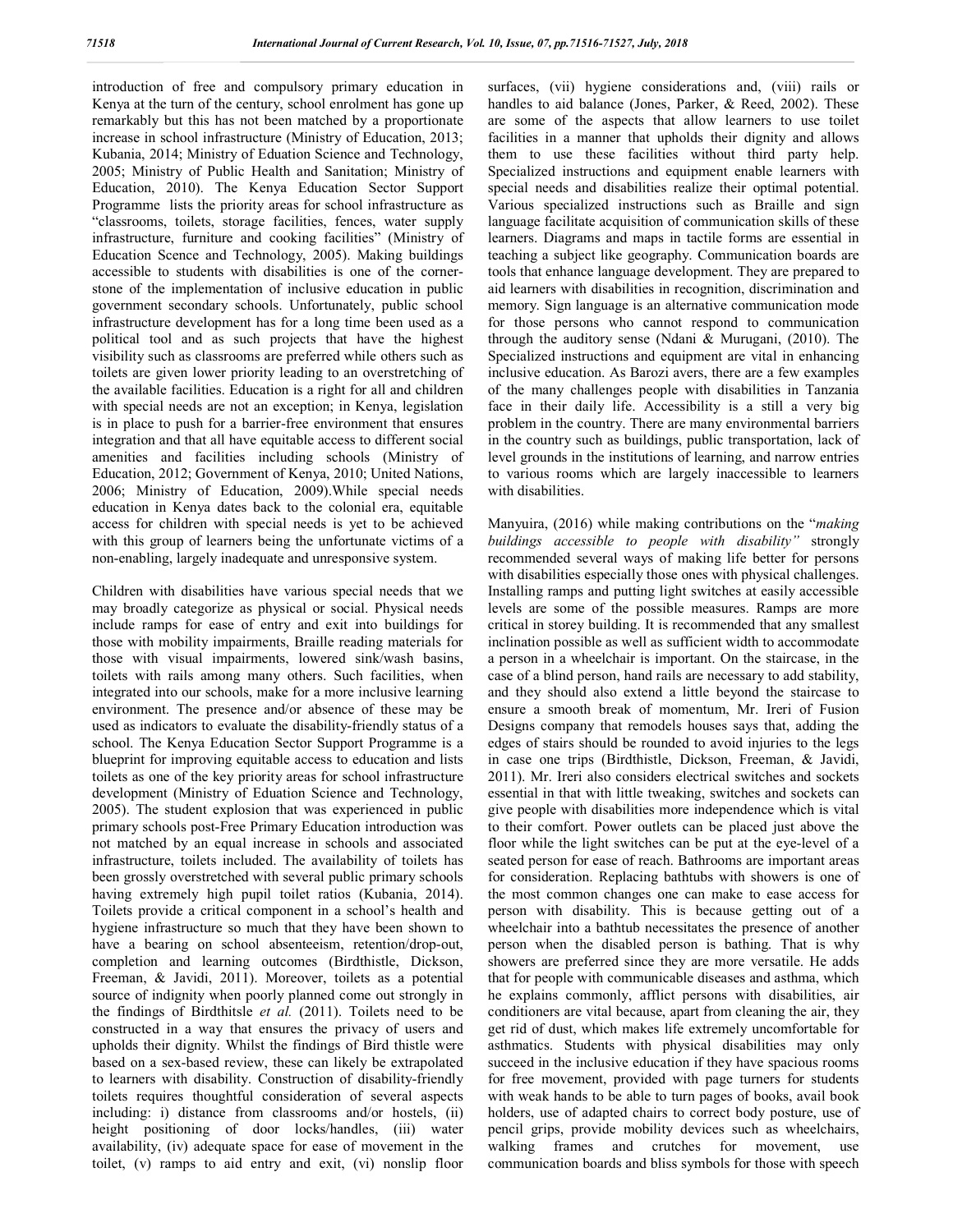problems and ensure that they wear the corrective appliances all the time( Ibid, 2010). Kakui (2008), emphases that for Physical Education to succeed in an Inclusive Setting, the following requirements should be taken into consideration; the adapted physical education, corrective physical education, remedial physical education, adapted sports and adapted games. The modifications of physical education programmes come along with physical resources and equipment. Adaptation of Netball game will necessitate the height of goals can be lowered for ease of access to wheelchair users, seated players, dwarfs and those with visual impairments, the circumference of the ring can be increased to enhance success in scoring by players without proper coordination and visual problems, adapt ball in terms of size, weight or inclusion of an audio device as signals to the goal rings for blind players, reduce or increase size of the ball for players with fine motor problems. The sound netball may also be required to help learners with visual impairments. The Football game will also require modifications like reducing the size of the field, adapt ball with bell for the visually impaired may be used (sound ball), a lighter ball suitable for those with weak limbs can be used.

Volleyball game may require the following adaptations; lowering heights of nets, using light balls, increasing the grip (rough balls), using balls with sound for players with visual impairments. Hand ball game which is also common in secondary schools will require using a smaller and/or lighter ball and reducing the area of play. The adaptations of Hockey game will require the Institution to reduce the area of play to check on player's fatigue, provide a lighter ball, using a lighter hockey stick, which may be adapted further for ease of grasp by players with poor grasp, have a bell for learners with visual impairments, players using a widen hook of the stick (ball containing part of the stick) to increase the chances of contacting with the ball. Basketball game's adaptations will require lowering the height of the ring; increasing the circumference of the ring, use of mobility aids like wheelchairs, use of lighter ball, and having a bell in the ball used by players with visual impairments. Kakui further recommends several adaptations in sports for learners with disabilities in an inclusive setting such as reducing distance to be covered, participants to be allowed to use their mobility aids; use of sighted guides, and using signals to start the race for learners with hearing impairment. For the wheelchair racing the following adaptations may be required; using specially designed wheelchairs for speed, classification of the wheelchair participants to avoid advantage over them, having all competitors including those without difficulties in the wheelchair for a fair competition, and by the use of the same make of wheelchair.

Adaptations for Shot Put include using a lighter weight, accepting a shorter distance, use of wheelchairs to sit on when throwing, and enlarging the landing area. In the sport of hammer the following adaptations may be essential; reducing the weight, adapting the hammer by using a lighter material, enlarging the area of throw, allowing using one hand for amputees, and making a wider area for landing. Javelin sporting event can also be adapted by making it from light stick of wood, throwing from a sitting position, using mobility devices for support when throwing, accepting any distance attempted, and enlarging the landing area. The adaptations of discus for learners with disabilities include; reducing the weight by making implements from a lighter material, all throws can be done from a wheelchair or from a seated

position, distance may be reduced, the landing area can be enlarged, and throwing circle can be enlarged. Sports involving jumps may be adapted as follows: distance from the takeoff board to the landing area can be reduced, varying rules for takeoff and reduced for landing, and take off standing to landing area. Specifically vertical jumps will require adaptations to be done to suit the particular learner with disabilities for instance; lowering the barrier to be jumped over, using adapted pole, and using mattresses for landing according to Kakui. The same case applies to hurdles in adaptation that include lowering the height of the hurdles, reducing the number of hurdles to be cleared to increase spacing for running, and ramps can be used instead of hurdles for learners with mobility devices. According to Kakui and Muga (2008), Indoor games that can be played in a small enclosed space such as Darts, Drafts, Chess, Cards, Scrabble, Rope Skipping, Table tennis, Badminton, Jig-Saw, Birigori, Ajua, and Wrestling are very important. In adapting Indoor games some principles need to be considered such as designing instructional environment to accommodate individual needs, introduction of special devices, aids and equipment to assist the individual learners, utilize special instruction techniques, providing special feedback for tasks to facilitate learning, using peer assistance, provide mobility and orientation training. There is no research done in public secondary schools to confirm that adaptations of physical education are done for the benefit of learners with disabilities and physical facilities and equipment are made available for the adapted physical education.

The use of the internet is becoming an essential part of day-today living. This has two implications for people who are visually impaired or blind. First, access to the internet using contemporary technology may present barriers, thus excluding them from fully contributing in society. Second, once accessibility barriers have been overcome, the internet offers a quick access to information that was not readily accessible before (e.g. electronic versions of newspapers, job applications). For these reasons, there has been a great deal of research into how people with visual impairment access the internet, what they use the internet for and the barriers that they face (Hewett, Torgerson, & Douglas, 2014).

**Conceptual Framework:** Mugenda and Mugenda (2003) and Orodho, (2005) define conceptual framework as model of representation where a researcher hypothesizes the relationships between variables in the study and depicts them diagrammatically. For the implementation of Inclusive Education to succeed, various inputs must be put in place. The financing of the implementation of Inclusive Education, the human resources to run the programme, the physical resources should be made available and the influences of students both those with disabilities and those without disabilities.

**Application of the Conceptual Framework:** The study was based on a conceptual framework that shows the influence of Students with Disabilities implementation of inclusive education in public secondary schools. The independent variables were physical resources which included; chairs desks, tables, classrooms, white/blackboard, playgrounds, equipment, apparatus and libraries. The conceptual framework postulates that physical facilities can enhance learning and participation in desired activities involving students with and without disabilities together or separately.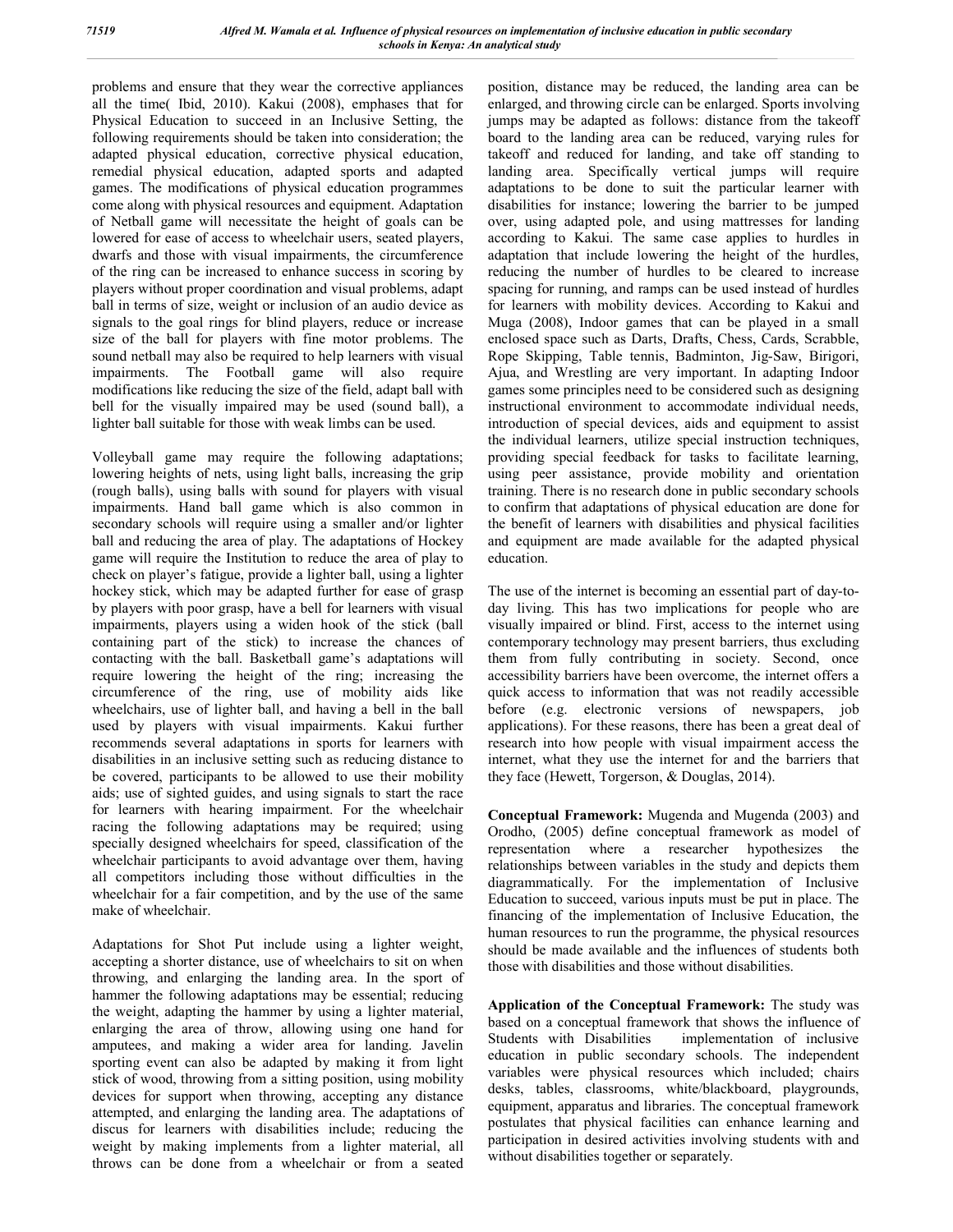

**Figure 1. A conceptual frame work showing influence of physical resources on the implementation of Inclusive Education**

It is only when physical resources are available and effectively utilized for both students with and without disabilities that can have inclusive education implemented. Studies have shown that there are mutual benefits when the Students with Disabilities and regular students learn together in both curricular and co-curricular activities utilizing optimally the available physical resources. It is the intervention and support by way of adaptation of physical resources that enable Students with Disabilities effectively participate in learning activities. Successful inclusive education occurs primarily through accepting, understanding and attending to students differences and diversity coupled with varied physical resources that enhances cognitive, academic, social and emotional development (Macmanis, 2018). Macmanis (2018) contends that "the driving principle is to make all students that is, both, with and without disabilities to feel welcomed, appropriately challenged and supported in their efforts. The intervening variables which may either enhance or inhibit Students with Disabilities influence on implementation of Inclusive Education are government policies in terms of funds allocated and when disbursed to schools, physical facilities which should cater for both categories of students equitably and human resource who should pose the requisite skills of handling both Students with and without Disabilities.

## **MATERIALS AND METHODS**

This study was based on Social Model of Disability, as discussed by Rieser (2002) and the conceptual framework that showed the relationships between independent variables namely finance, human resources, and physical resources, influences of students with disabilities and Regular Students towards the implementation of Inclusive Education as dependent variable. The study adopted descriptive survey research design. The study population included 1 Senior Assistant Director of Education, 1 County Director of Education, 1County Education Officer in charge of Special Needs Education, 3 Principals of Public Secondary Schools, 10 Special Education Teachers, 130 Regular Teachers, 107 students with disabilities and 2,348 Regular Students. Sample size through simple random sampling comprised 122 Regular Teachers, 54 students with disabilities and 350 regular students. Saturated sampling technique selected 1 Senior

Assistant Director of Education, and 1 County Education Officer in charge of Special Needs Education, 3 Principals of Public Secondary Schools, and 10 special education teachers. Research Instruments included Questionnaires, observation checklist, interview schedule and document analysis guide. To ensure face and content validity of research instruments, advice from experts in the department of Special Needs Education and Rehabilitation was sought. Reliability of instruments was established through Cronbach's alpha and was found to be 0.773 which was high enough to meet conditions of reliability. Reliability coefficient for regular teachers questionnaire was 0.83. This was above the accepted value of 0.7 at p –value of .05. Quantitative data used closed ended questionnaires was analyzed using inferential statistics while qualitative data used open ended instruments and thereafter transcribed and organized them in thematic areas. Inferential statistics used multiple linear regression analysis to establish the influence of Students with Disabilities on implementation of Inclusive Education.

## **RESULTS**

**Research Question:** The research question responded was: What is the influence of physical resources on implementation of inclusive education in public secondary schools?. In order to respond to this research question, data on physical resources and the status of implementation of Inclusive Education were computed using regression analysis and the results were as shown in Table 1. From Table 1, it can be noted that physical resources accounted for 18.9% of the variance in the implementation of inclusive education as was signified by the coefficient adjusted R square .189. The other 81.1% was due to other factors that were not the subject of this study. The influence was significant as the p-value was less than .05, the set value of significance  $(r=.454, N = 122, P < .05)$ . These physical resources included chairs, desks, tables, classrooms, libraries and play fields. To establish whether physical resources were significant predictors of implementation of inclusive education ANOVA was computed and the results were as shown in Table 2. From Table 2, it can be observed that physical resources was not a significant predictor of the implementation of Inclusive Education. This means that the physical resources of Students With Disabilities indeed influenced implementation of Inclusive Education [F (4,117)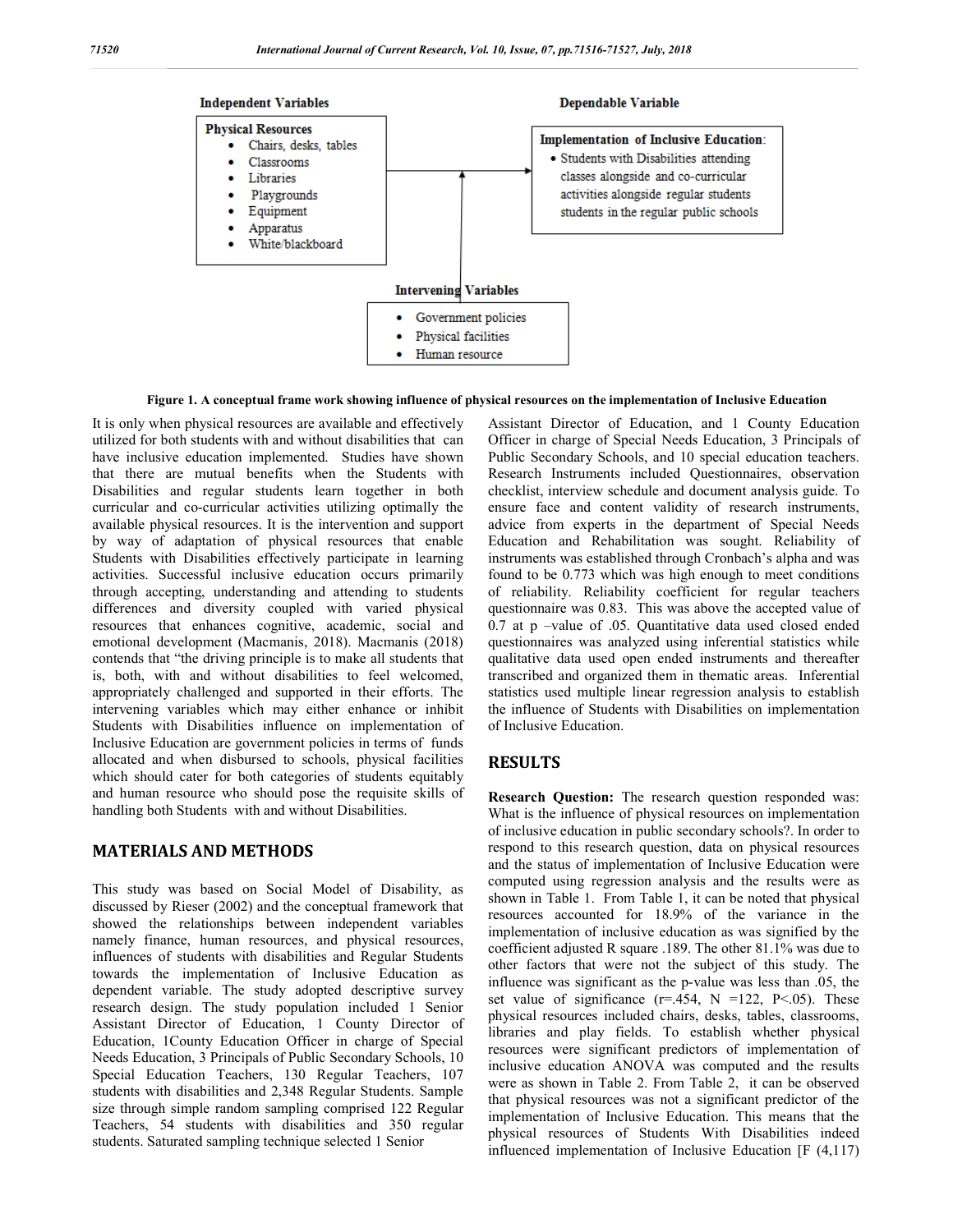#### **Table 1. Model Summary of Regression Analysis of Physical Resources and implementation of Inclusive Education**

| Model |                | R Square                                    | Adjusted R | Std. Error of | <b>Change Statistics</b> |          |     |     |               |  |
|-------|----------------|---------------------------------------------|------------|---------------|--------------------------|----------|-----|-----|---------------|--|
|       |                |                                             | Square     | the Estimate  | R Square                 | F Change | dfl | df2 | Sig. F Change |  |
|       | $.454^{\circ}$ | 206                                         | 189        | 75242         | Change<br>206            | 7042     |     |     | 000           |  |
|       |                | a Predictors: (Constant) Physical Resources |            |               |                          |          |     |     |               |  |

a.Predictors: (Constant), Physical Resources

**Table 2. ANOVA of Physical Resources and Implementation of Inclusive Education**

| Model |                                 | $\sim$ $\sim$<br>Sum of Squares                                  | $\mathbf{r}$<br>đt             | Mean Square |              | $\sim$<br>$S1g$ . |  |
|-------|---------------------------------|------------------------------------------------------------------|--------------------------------|-------------|--------------|-------------------|--|
|       | Regression                      | 1.503                                                            |                                | .376        | $-1$<br>.516 | .000              |  |
|       | Residual                        | 85.219                                                           | $\overline{\phantom{a}}$<br>11 | .728        |              |                   |  |
|       | Total                           | 86.721                                                           | $\sim$<br>$1 \leq 1$           |             |              |                   |  |
|       | the contract of the contract of | the contract of the contract of<br>the control of the control of |                                |             |              |                   |  |

a.Dependent Variable: Implementation of Inclusive Education

Predictors: (Constant), Physical resources

**Table 3. Multiple linear Regression Analysis of Physical Resources and implementation of Inclusive Education**

| Model |                                        | Unstandardized Coefficients |            | <b>Standardized Coefficients</b> |          | Sig. |
|-------|----------------------------------------|-----------------------------|------------|----------------------------------|----------|------|
|       |                                        |                             | Std. Error | Beta                             |          |      |
|       | (Constant)                             | 3.581                       | .381       |                                  | 9.388    | .000 |
|       | Classroom                              | .027                        | .058       | .043                             | .469     | .040 |
|       | School equipment and library resources | $-.046$                     | .059       | $-.073$                          | $-786$   | .034 |
|       | Toilet facilities                      | $-.071$                     | .065       | $-.100$                          | $-1.093$ | .027 |
|       | Sports and games facilities            | .016                        | .051       | .028                             | .310     | .051 |

a.Dependent Variable: implementation of inclusive education :

Regression Equation Y =  $\beta_0 + \beta_1 X_1 + \beta_2 X_2 + \beta_3 X_3 + \beta_4 X_4$ 

This was as a result of sports and games facilities in the school not being suitable for students with Disabilities in their school. This means that physical facilities are real drivers of the implementation of inclusive education. Physical resources are valuable both in curricular and co-curricular activities and indeed enhance the process of education. This means that in the absence of physical resources no meaningful learning can take place. To establish the actual influence of physical resources on implementation of inclusive education, multiple linear regression analysis was computed and the results were as shown in Table 3. From Table 3, it can be observed that classrooms influenced positively the implementation of Inclusive Education such that for every one unit increase in classrooms implementation of Inclusive Education improved by .027 units. Although the units were small, the influence was significant.

This means that the model can be applied to the study population. Sports and games facilities equally had a positive influence on the implementation of Inclusive Education, though the influence was small but significant. Thus for every one unit increase in sports and games facilities, implementation of Inclusive Education improved by .016 units. School equipment and library resources; and toilet facilities, however had negative influence on implementation of Inclusive Education. Thus, for every one unit increase in school equipment and library facilities, implementation of inclusive education reduced by .046 units and for every one unit increase in toilet facilities, implementation of inclusive education declined by .071 units. This means that classrooms, games and sports enhanced implementation of inclusive education while school equipment and library resources and toilet facilities reduced implementation. Regression Equation  $Y = 3.581 + 0.27X_1 + -0.046X_2 + -0.071X_3 + 0.016X_4$ . The influence generally was low.

### **DISCUSSION**

These findings were supported by findings in the observation checklist by the Researcher the following were noted in the sample public secondary schools that were implementing Inclusive Education: there was overcrowding student populations in the classroom an average of 55 students per stream, two schools had resource rooms but not fully equipped as required but one school did not have a resource room, landscape of the school compounds were suitable for students with disabilities because they had flat grounds. The sample selected public secondary schools had a number of structures but one of the schools had a storey- building but there were no provisions for ramps and rails that could assist students with disabilities who experience mobility problems.

One of the schools had pavements well constructed to enhance mobility of Learners with disabilities especially those with visual impairments and physical challenges. Entrance and accessibility to various important places like toilets, classrooms and offices were not taken into consideration in the two public secondary schools of the sampled selected ones. Good attempts were made in putting in place the Communication designs in the school to promote inclusive Education, and the interactions in the school among students with disabilities and regular students. Most of the facilities in the school such as chairs, tables, and cup-boards, Braille machine, and computers, among others were not adapted to the conditions of students with disabilities. The adapted physical education, corrective physical education, remedial physical education, adapted sports, adapted games, outdoor games, and sports (football, netball, volleyball, handball, hockey, basketball, goal ball, showdown, and athletics) were not made available in the public secondary schools. The investigator also established that the following were not given the required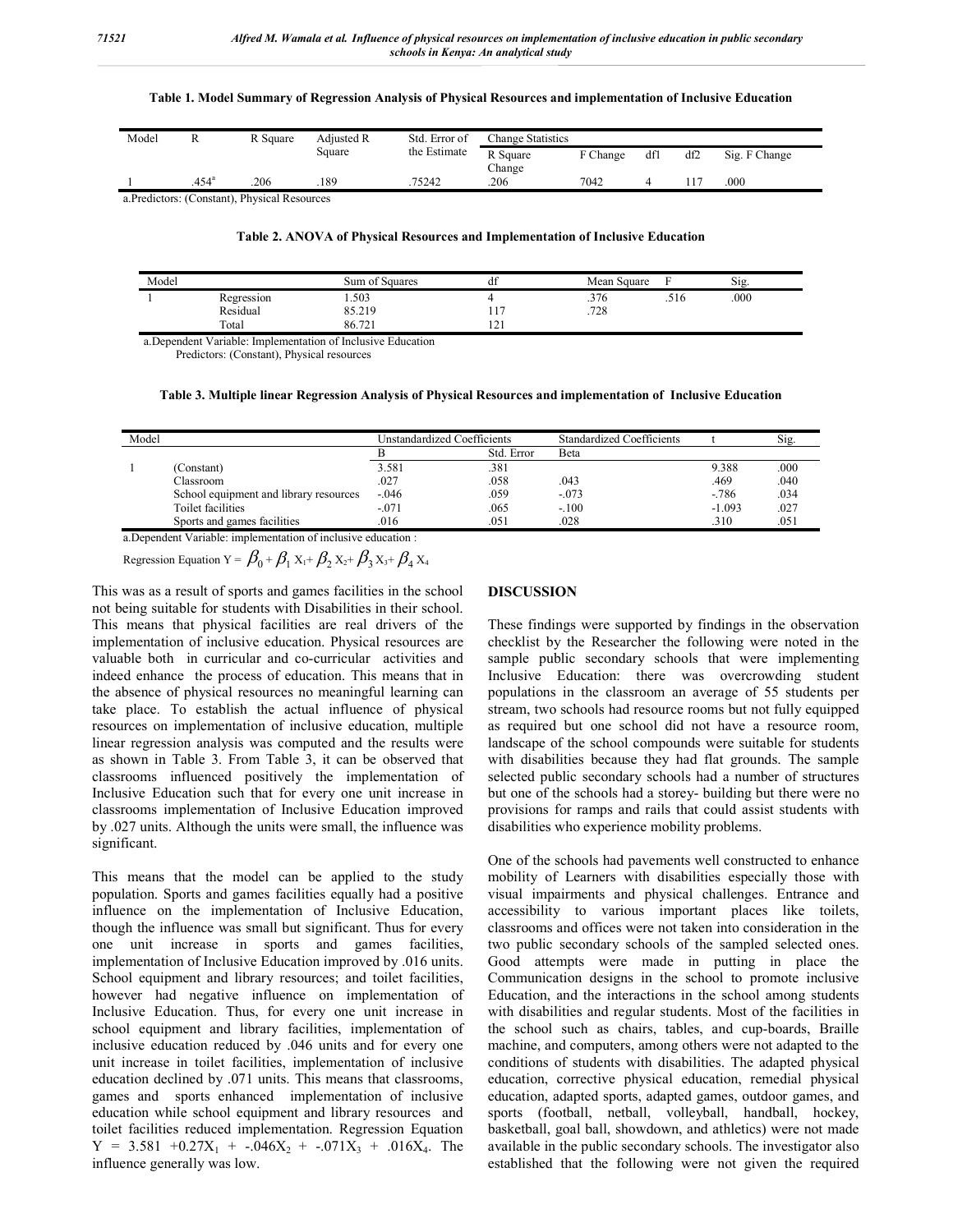attention, Indoor games recreation, Leisure activities in the community, music and dance, theatre performance, and disability friendly toilets.

From the findings in the current study, physical resources are also among the key determinants of implementation of inclusive education in secondary schools in Bungoma County. The presence of enough physical resources as a determinant on inclusive education is also emphasized by researchers such as Barbara and William (1998) who strongly advocate for the case of ensuring that physical infrastructure such as buildings being fitted with equipment that should take care of persons with and without any form of disabilities. Such position is similarly shared by researchers such as Javier and Calvo (2014) who strongly feel that visual impairment for instance as a form of disability needs to be taken care of so that when it comes to access to information persons with visual impairment can equally be in a position to access information just like everyone else.

Physical Education and Sports are very important because they promote learners' social, physical, mental and emotional development through movement activities. It was observed that the sampled public secondary schools implementing inclusive education in Bungoma County scored very poorly in these areas. The schools are supposed to have Adapted Physical Education, which is the modification of Physical Education programmes to meet the diverse needs of individual learners and to enhance their participation and enjoyment which is not the case. It provides a situation where physical activities are modified to meet the physical, mental, social, and emotional needs of learners with special needs. Corrective physical education, Remedial physical education, adapted sports and adapted games were also non existence in the schools. There are games played outside in specific marked areas: Football, Netball, Volleyball, Handball, Hockey, Basketball, and Goal ball, Show down, and Athletics. The adaptation of outdoor activities is useful because it ensures the students with disabilities participate in all school activities; demonstrate their abilities, experience success making a major step towards independent living.

The three common game activities in the sample public secondary schools from the research findings included; Football game, Volleyball game, and Netball game. The expected adaptations for the Football Game which was supposed to include; the reduction of the size of the field to suit players with mobility problems, the exemption from some rules like offside, handball, participation on mobility aids and others, a lighter ball suitable for those with weak limbs, blind folding sighted players when playing with the blind, using left leg only, making players with special needs play specific numbers of goal keeper and referee, having seated players to play with their hands, and scoring whenever a ball passes an opponent defense line, or backline among others are not done the schools. This leaves learners with special needs and spectators and idlers during games time. The Netball game that is played with hands by seven players aside in a marked field that was found to be popular in the only girls' public secondary schools that is implementing inclusive education had no adaptations to include students with disabilities. The school has an inclusive programme for learners with Visual problems and most of them have low vision.

The expected adaptations of increasing numbers of players especially those with mobility aids, lowering height of Goals for ease of access to those with visual impairments, increasing the circumference of the ring to enhance success in scoring by players with visual problems, deployment of players without disabilities in fixed positions like shooters to be receiving the ball and shoot without movement, varying netball rules to suit players of with special needs, adapting a ball in terms of size, and weight or inclusion of an audio device as signals to goal rings for students with visual impairments could not be noticed anywhere in the playgrounds infrastructure hence suggesting that students in the two schools are not included in this game of netball. One of the schools in the sample that been champions in the game of netball at Provincial level and also participated in National and East African competitions for over ten years had two fields of netball but courts are unfriendly to the learners with Visual impairments and the games teachers confidently confided that those students can be at best spectators of the game, terming the student to of no use the game. The game of volleyball that is played by six players aside across a net using the hands to strike the ball over the net to the opponents' court as the opponent prevents the ball from landing in their court was noticed in all the sampled public secondary schools that embrace inclusive education. However, still no adaptation of the game was noticed such as increasing the number of players aside especially for those with visual impairment and mobility problems, lowering height of nets, deploying all the players in fixed positions, varying any ball rule to suit the player with special needs in the class, adapting the ball by using light balls, increasing the grip (rough balls), and using balls with sound for players with visual impairments.

Handball game that is played in marked field using hands by throwing to team mate and scoring into a goal outside a specified area around the goal was only found to be played in two schools. Two schools in the sample are the only schools that have fields and play the game of handball. The game is only played by students who have no disabilities. In this game there are on adaptations such as reducing the number of players, using a smaller and/or lighter ball, allowing shooting in the restricted area, reducing the area of play, and reducing time of play. Like other games students with disabilities are not given chance due to probably ignorance and lack of facilities.

Hockey game that is played by eleven players aside where the ball is passed using designed stick was found also only in the two schools that embrace Inclusive Education. In fact one of the schools which is a girls' school has held National championship in 2001, 2003, 2004, 2017 and East African champion in the year 2009. However, all said and done, students with disabilities who are mostly of Visual Impairment have never participated in the game. Therefore, the game that is so popular in the school only involves students without disabilities.

The two among sampled schools, therefore have not done any adaptations for the hockey game like reducing the area of play to check on players' fatigue, increasing the number of players, providing a lighter ball, using a lighter hockey stick, which may be adapted further for ease of grasp by players with poor grasp, having a bell for learners with visual impairments, players with special needs can be goalkeepers, allow players to use hands to guide the stick to the ball, adjust rules to control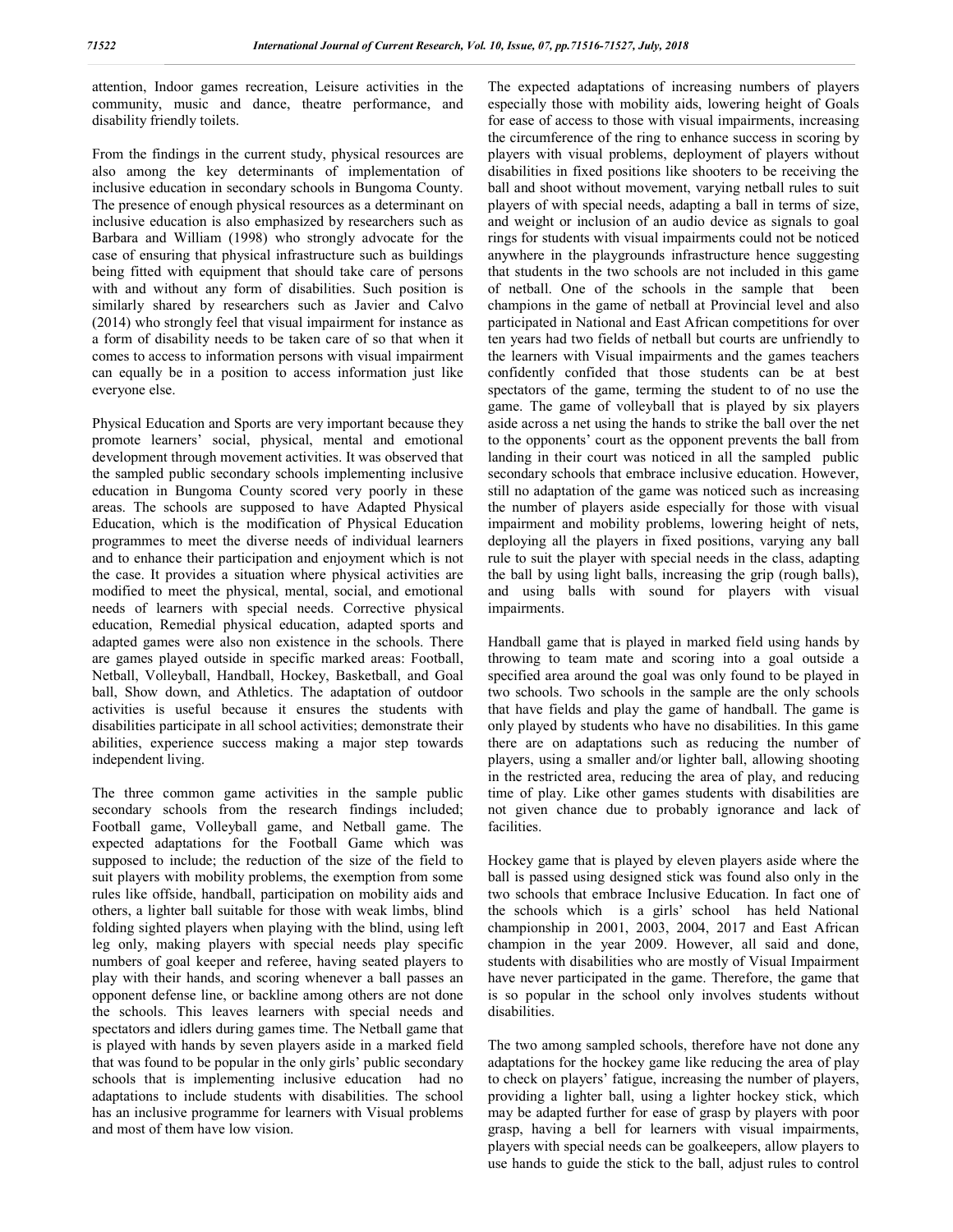stick lifting, player movement so that they the ball across the centerline with each team in it's own court, use the whole backline/goal line to be the goal so that the whole team plays the goalkeeper, each player at his position to prevent the ball from passing and closing over, widen the hook (ball containing part of the stick) to increase the chances of contacting with the ball.Basketball game which is played by five players aside to form a team is played by dribbling the ball, then thrown and eventually shot into a ring. From observation and interview schedule carried out, this game is played in the selected three public secondary schools that implement Inclusive Education by regular students only but students with disabilities are either spectators or they could not know was going on.

As usual, this game only involves students who do not have disabilities. The major reason the game has not been adapted to be attractive or draw the interest of students with disabilities such as lowering the height of the ring, increasing the circumference of the ring, increasing the number of players, allowing the use of mobility aids like wheelchairs, use of lighter ball, and having a bell in the ball used by players with visual impairments.

Out of the four public secondary schools that are officially programmed for inclusive education in Bungoma County, three schools had enrolled students of visual impairments. These are Bungoma Boys High school, St. Cecilia Girls High school, Misikhu and St. Teresa's Girls secondary school, Kimilili. Nalondo secondary school is programmed to implement inclusive education for students with physical challenges. But unfortunately, the known game for the students with visual impairments like Goal ball game and Show Down game are unknown sports in these schools. The interview schedule with games teachers revealed that the tutors do not know that we have such games in existence. Goal ball game which is popular for the visually impaired students is played by two teams of three players with a maximum of three substitutes for each. The game is conducted on a smooth floor within rectangular court (18x9) metres which is divided into five parts. Goals are erected at either end. The game is played with a bell ball. The objective of the game is to roll the ball across the ball across the opponents goal line while the other team attempts preventing this from rolling. Any part of the body or the whole body can be used to prevent the ball from rolling across the goal line. The bullets at each portion of the court (playing area) mark the position of each player for example the centre and the two wings left and right players.

Show down Game is also designed to be played by blind persons. This means that it does not require the use of sight. All players who are not blind must therefore be blind folded to ensure that none of them has a visual advantage over the blind. The game is played on a rectangular table with goal pockets at each end and a centre screen. It is played with bats and a ball in which pellets have been inserted to make it audible. The objective of the game is to bat the ball across the table under the centre screen, and into the opponents' goal pocket while the opponent tries to prevent this from happening. It is important to note that the two games: goal ball and showdown games are the most suitable games in an inclusive setting for learners with visual impairments. Teachers are encouraged to introduce the game in their schools to accommodate the increasing number of those without sight.

The findings in Sports also revealed that physical facilities are the major led down to the implementation of inclusive

education in public secondary schools. The athletics which is the sports that students compete in such activities like running, jumping and throwing are not made friendly to students with disabilities. Starting with Races which include Sprints (short races), middle distance races, and long races it was established that the sprints that include 100 m race; 200 m race; 400 m race; 100 m hurdles; 110 m hurdles, 400 m hurdles, and wheelchair races had not adapted to meet the specific needs of different categories of by reducing distance to be covered, using guided sights, covering lights of hurdles, and reducing the number of hurdles. The Middle distance Races, which are relatively longer races taken within a specified time and usually covering a distance of  $800 \text{ m} - 1500 \text{ m}$ . in the middle distance races, the whole race course may be covered by an individual competitor with special needs or share between groups of learners, people, as happens in relays. Middle distance races include 800 m; 1500 m; 4x100 m Relay; and 4x400 m Relay. However, these schools do not have them. The adaptations of Middle distance races that include reducing distance to be covered, participants being allowed to use their mobility aids, use of sighted guides, and use of groups to share distances to be covered to allow students with disabilities to participate successfully in an inclusive setting were not being implemented in the selected three public secondary schools in Bungoma county. One of the schools where inclusive education is being implemented with mainly students with physical challenges was expected have Wheelchair racing as important sports in the school, but actually it is not the case in this school because this sport is non-existence. In this race, Wheelchairs are used by players with lower limbs weakness to cover different distances.

## **CONCLUSION**

Physical resources had a significant influence on implementation of inclusive education. However the degree of influence was low. The low influence attributed to inadequacy, quality and distribution of the physical resources. Basically physical resources are key motivators in any educational institution. This is much more so for the Students With Disabilities. This is because they are highly vulnerable. Each student depending on his or her morphological and physiological status require physical resources that can inspire and sustain participation in learning activities where adaptation has not been done the concerned class of persons easily dropout. Drop out is a factor that when not taken care of a system of education can collapse.

## **RECOMMENDATIONS**

- Principals of schools should ensure that class sizes are to the optimum sizes to avoid overcrowding.
- Principals should ensure that all buildings have ramps and rails in addition storey buildings to enable mobility of Students with Disabilities.
- Pavements should be well constructed to enhance mobility of learners with disabilities, especially those with visual impairment and physical challenges.
- Chairs, tables, cupboards and computers should be adapted to the conditions of students with disabilities.
- Toilets should be renovated to be students with disabilities friendly.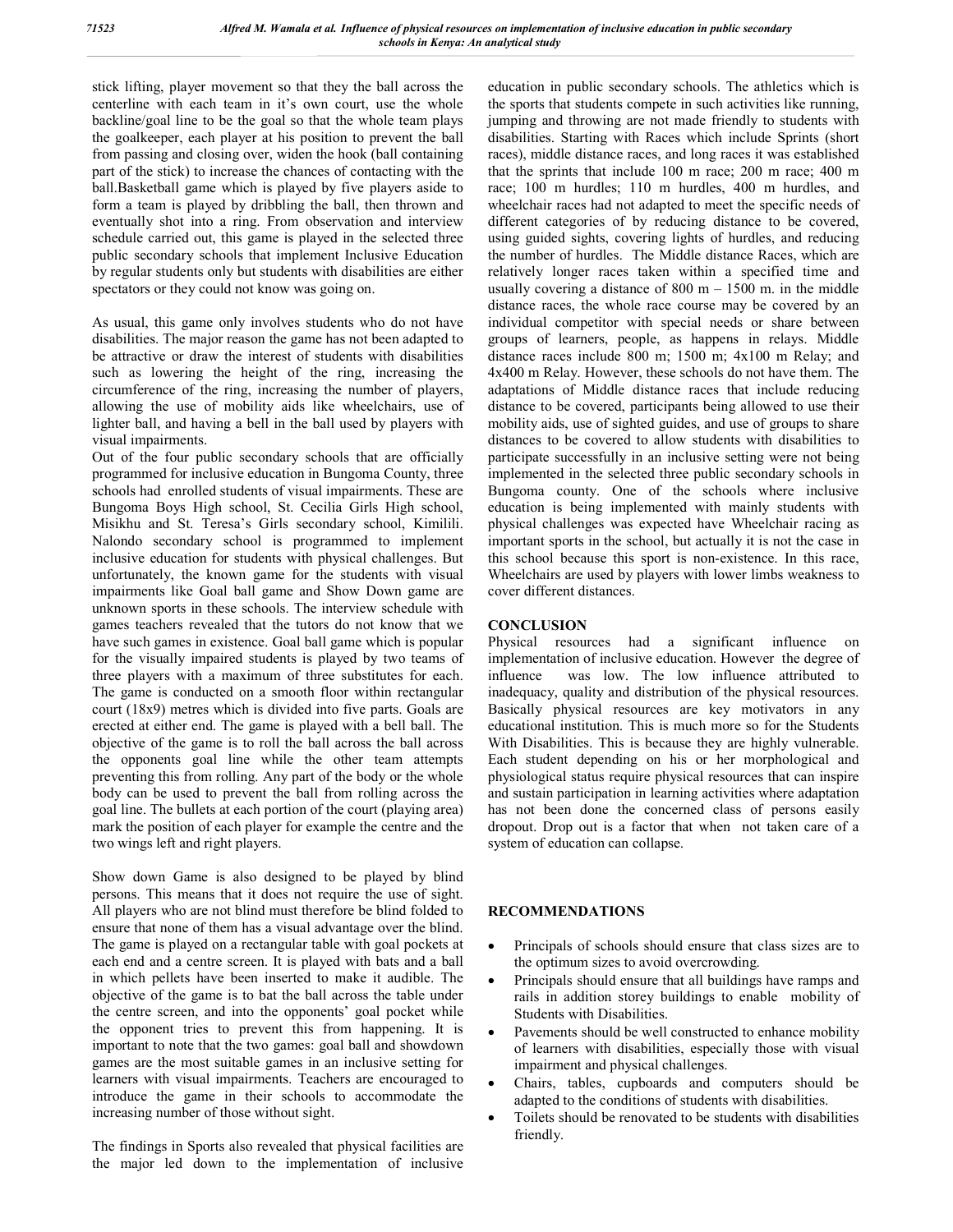- Indoor games and recreation activities should be provided for the students with disabilities, just like in the case of regular students.
- Facilities and equipment for physical education should be provided. This should cover the areas of games and sporting events like netball, volleyball, football, hockey, athletics, use of light balls, balls with bells and wheelchairs should be provided.

## **REFERENCES**

- Adhiambo, M. 2016. Candidates living with disability scores 421 marks as few sit exam. Daily Nation Friday December 1, 2016 p.8 Nairobi: Kenya.
- Agbenyega, J. S., Deppeler, J. and Harvey, D. 2005. Attitudes toward Inclusive Education in Africa scale: An instrument to measure teachers' attitudes towards Inclusive Education for students with disabilities. *Journal of Research and Development Education, 5*: 1-15.
- Ainscow, M. 1999. *Understanding the development of Inclusive school: Studies in Inclusive Education Series*. London: Philadelphia.
- Ainscow, M. and Miles, S. 2009. Developing Inclusive Education systems: How can we move policies forward? Retrieved at: www.ibe.unesco.org.june 16.
- Ainscow, M., Booth, T. 2003. *The Index for Inclusion: Developing learning and participation in schools.* Bristol: Center for Studies in Inclusive Education.
- Ajuwon, P. M. 2008. Inclusive Education for students with disabilities in Nigeria: Benefits, Challenges and policy implications. *International Journal of Special Education*, 11-17.
- Ajuwon, P. M. 2011. Trainees' perceptions of Inclusive Education in Nigeria: a preliminary Report.
- Ajobiewe T., Adebiyi, B. A. and Nkangwurg, F. O. Eds., *Contemporary Issuesin the Education of Persons with Visual Impairment*. Ibadan, Nigeria: Glory-Land publishing co. 6-24.
- Ajzen, I. and Fishbein, M. 1980. *Understanding Attitudes and Predicting Social Behavior*. Englewood Cliff, N. I: Prentice Hall.
- Aksamit, D., Morris, M. and Leunberger, J. 1987. Preparation of student services, Professionals and faculty for serving learning disabled college students. *Journal of College Student Personnel, 28*: 53-59.
- Alderman, A. M. 1988. Mainstreaming and social integration. In I. G. Taylor Ed., *The education of the deaf. Current Perspectives*, Vol. 111, pp. 132-145, London: Croon Helm.
- Allen, C. P., White, J. and Test, D. 1992. Using a picture/symbol for self-monitoring within a community based training program: *Teaching exceptional children, 24*2, 54-56.
- Antonak, R. F. 1982. A Hierarchy of attitudes toward exceptionality. *Journal of Special Education, 14,* 232-24.
- Antonak, R. and Larrivee, B. 1995. Psychometric analysis and revision of the Opinion Relative to Mainstreaming Scale. *Exceptional Children, 62*, 139-149.
- Ary, D., Jacobs, C. L. and Sorensen. 2010. *Introduction to Research in Education*. Mexico: Wadsworh Cengage Learning.
- Assist, R. and Ongoz, S. 2010. E-book usage of graduate learners studying educational sciences in Turkiye, January, 198–210.
- Atkinson, and Hilgarg's. 2003. *Introduction to Psychology* 14th ed.. Belmont: USA: Thomson Wadsworth.
- Avil, A. 2004. *Including blind children in St. Locia Eenet*. 8:4- 5. Cassel Wellington House.
- Balozi, S. 2012, July 4. *Why should living with disability mean misery, agony*? The Guardian, Dar es Salaam: Tanzania.
- Baran, S. J. and Davis, D. K. 2014. *Mass communication theory: Foundations, ferment, and future* 7th ed.. London: Wadsworth.
- Barbara, J. S. Michael, R.V. and William, G.M. 1998. *Implementing Instructional Adaptations for students with disabilities in inclusive classrooms*. Remedial and special education.
- Barnes, C. 1992. Disabling imagery and the media. Retrieved from http: //disabilitystudies.leeds.ac.uk/files/library/Barnes-disablingimagery.pdf.
- Barnes, C. 2010. *Exploring disability: A sociological introduction* 2nd ed.. Cambridge: Polity.
- Bennett, T., Lingerfelt, B. V. and Nelson, D. E. 1990. *Developing Individualized family support plans: A training manual*. Cambridge, MA: Brookline books.
- Blacher, J. 2001. Transition to adulthood: Mental Retardation, family support and culture. *American Journal of Mental Retardation, 106*: 173-188.
- Bowe, F. 2005. Making Inclusive work. Merrill Education/Prentice hall.
- Bowling, A. 2002. *Research Methods in Health: Investigating health and health services*. Buckingham: Open University press.
- Bowman, V. 2002, Reading between the lines: an evaluation of Window Eyes screen reader as a reference tool for teaching and learning, *Information centre Hi Tech, 20* 2: 162-8.
- Brophy, P. and Craven, J. 2007. Web Accessibility. *Information Centre Trends, 55*4, 950–972.
- Burton, L.J. and Mazerolle, S. M. 2011. Survey Instrument Validity part 1: principles of Survey training instrument development and validation in athletic training education Research. *Athletic Training Education Journal, 6*1, 27-35.
- Butucea, D. 2013. Personalized e-learning software systems. *Extending the solution to assist visually impaired users, 4*3, 41–49.
- Byerley, S. L. and Chambers, M. B. 2002. Accessibility and usability of web-based information centre databases for non-visual users, *Information Centre Hi Tech, 20*2, 169-78.
- Carrington, S. and Robinson, R. 2004. A case study of inclusive school development: A journey of learning. *The International Journal of Inclusive Education, 8*2, 141-153.
- Chaudhry, A. S. 2014. Student response to e-books : study of attitude toward reading among elementary school children in Kuwait. Doi: 10.1108/EL-04-2012-0041.
- Chemweno, B. 2014, October 9. MP calls for inclusive education. The *Standard, p20.* Nairobi: Kenya.
- Cheptoo, A. 2016 May 18. The future looks bright for visually impaired students. *The Standard, page 6-7. Nairobi: Kenya.*
- Chia-chen, C.H.C. and Chen, C. 2014. Exploring switch intention of users reading behaviour. Doi: 10.1108/EL-06- 2012-0070.
- Clark, G. M. and Kolstoe, O. P. 1995. *Career Development and Transition Education for Adolescents with Disabilities*. Boston: Allyn and Bacon.
- Conrad, M. and Whittaker, T. 1997. Inclusion and the law: A principal's proactive approach. The clearing House.
- Coonin, B. 2002. Establishing accessibility for e-journals: a suggested approach. *Information centre Hi Tech, 20*2: 207- 2015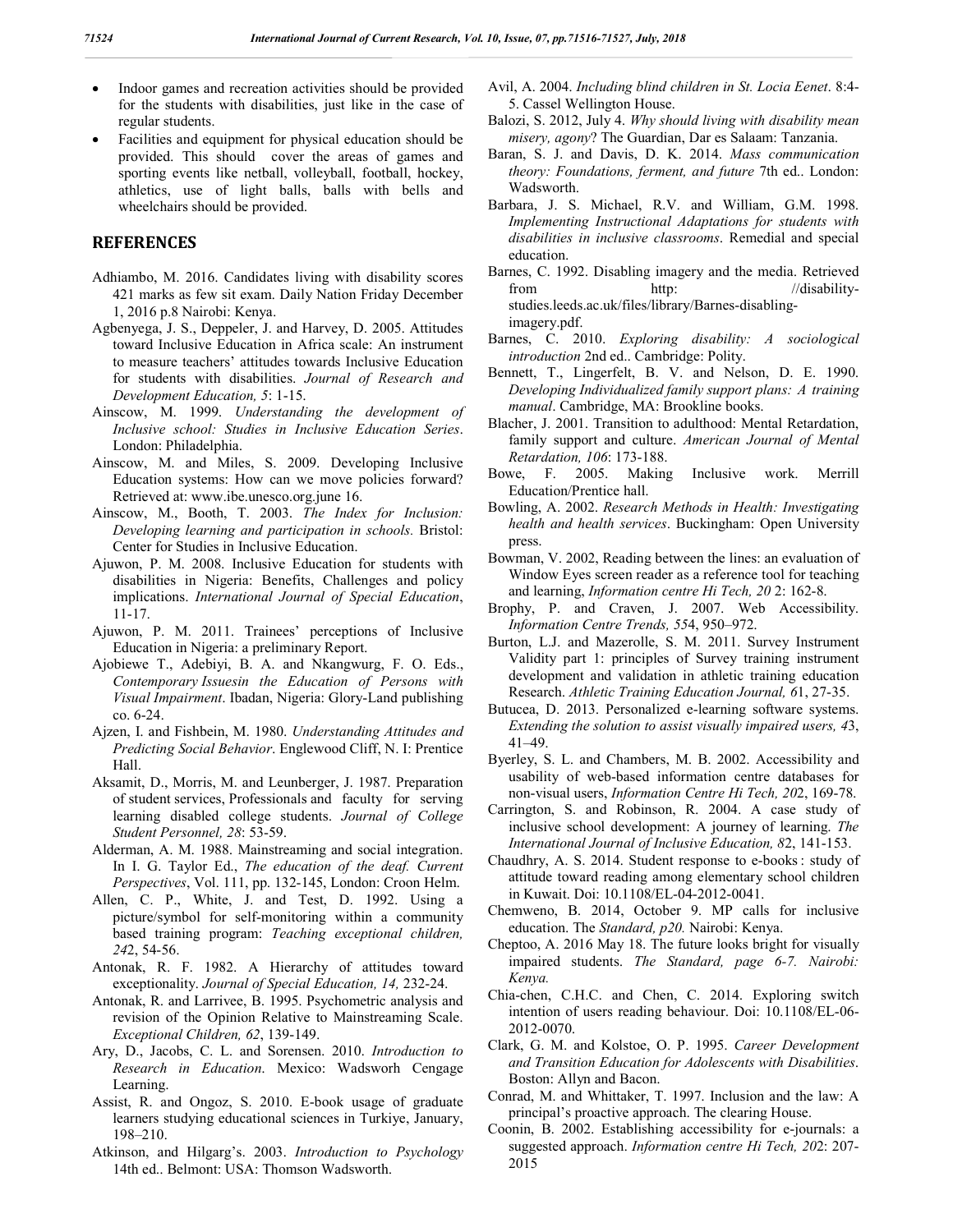- Cresswell, W. J. 2009. *The selection of a Research Design*. Thousand Oaks: C.A. Sage.
- Crow, L. 1996. Including all of our lives: Renewing the social model of disability. Retrieved from disabilitystudies.leeds.ac.uk/files/library/crow-exploring-the-dividech4.pdf.
- Daily Nation Newspaper Reporter, 2014 December 31. Ranking adds no value. *Daily Nation, p.5 Nairobi: Kenya.*
- Davis, P. 2003. *Including children with Visual Impairments in Mainstream schools*. A Practical Guide. David Fulton Publishers.
- De Pauw, K. and Gavron, S. 2005. *Disability sport* 2nd Ed.. Champaign, IL: Human Kinetics.
- Dermody, K. and Majekodunmi, N. 2011. Online databases and the research experience for university learners with print disabilities. *Information centre Hi Tech, 29*1: 149– 160.
- DFID 2000. *Disability, Poverty and Development*. London: Department for International development.
- Door, J. W., Thomas, C. and Swain, D. J. 2004. *Disability Barrier: Enabling Environme*nt. Sage Publication.
- Dyson, V. 2005. Kindergarten children's understanding of and attitudes towards people with disability. *Topics in Early Childhood Special Education. 24*1: 95-100.
- Gargiulo, R. M. 2006. *Special Education in contemporary society*. Thomson Wadsworth: 10 Davis Drive Belmont, USA.
- Gay, L.R. 2003. *Education Research Competencies for Analysis and Application*. 3rd Ed.. USA: Menil publishing company.
- Gikandi, B. 2014, November 14. Talent Search for Children: *The Standard p 17. Nairobi:* Kenya.
- Githaiga, P. 2016, December 5. Boy beats speech disorder to emerge tops in county. *The Standard, p3. Nairobi: Kenya.*
- Government of India. 2000. Year 2000 Assessment Education For All. Ministry of Human Resource Development, Government of India. New Delhi: NIEPA.
- Republic of Kenya. 2007. *Kenya Vision 2030*. Nairobi: Government Printer.
- Republic of Kenya. 2010. *The Constitution of* Kenya. Nairobi: Government Printer.
- Republic of Kenya, 2009. *Totally Integrated Quality Education and Training*. Nairobi, Kenya.
- Republic of Kenya. 2010. The Constitution of Kenya. Nairobi: Government Printer.
- Republic Kenya. 2013. Basic Education Act 14 of 2013. Nairobi: Government printer.
- Groce, N. E. 2005. *Summary Report: Violence against disabled children*. New York: United Nations.
- Hastings, R. P. and Oakford, S. 2003. Student teachers' attitudes toward the inclusion of children with Special Needs. *Educational Psychology, page 23,* 87-95.
- Hegaarty, S. Ed. 2005. *World year book special education*. London: Routleedge.
- Heward, W. L. 2006. *Exceptional child::An introduction to Special Education*. Pearson: Merrill Prentice Hall.
- Hewett, R., Torgerson, C., Douglas, G., Hewett, R., Torgerson, C. and Douglas, G. 2014. *Peer-reviewed paper Accessibility of Apple iPad for partially sighted users : pilot study*. doi:10.1108/JAT-09-2013-0029.
- Hinton-Bayre, A. D. 2010. Calculating the Test-Retest Reliability Co-efficient from Normative Retest Data, for Determination Reliable Change. *Oxford Journal 26*1:76- 77. Retrieved from

http:/can.oxfordjournals.org/content/26/1/76.full on 14/2/2012.

- Hunt, P. 1991. Discrimination: Disabled people and the media. Retrieved from http: //disabilitystudies.leeds.ac.uk/files/library/Barnes-Media.pdf.
- Jonsson, T. 2001. Inclusive Education: Dream or Necessary? Asia Pacific Disability Rehabilitation Journal 122, 106- 112.
- Jorgensen, C., Schuh, M. and Nisbet, J. 2005. The inclusion facilitators guide. Baltimore: Paul H. Brookes Publishing Co.
- Kabendera, E. 2012, May, 16. Study confirms Tanzania Land of the Superstitious. The Guardian 2. Tanzania, Dar ees Salaam.
- Kaimenyi, J. 2014, September 11. University for deaf and dumb students in the pipeline. Daily Nation p10 Nairobi: Kenya.
- Kakui, M.W. 2008. *Adapted Physical Education for Learners with Special Needs in education. KISE*: Nairobi, Kenya.
- Kamungi, Prisca, and Mbura. 2001. *The current situation of internally displaced persons in Kenya. Jesuit Refugee*  Service E. A.. Retrieved April 29, 2009, from http: // internal displacement Org.
- Kathenys, M. and Mwereria, S. 2007. *Introduction to Special Needs Education Assessment and Intervention*. Kenya Institute of Special Education: Nairobi.
- KENPRO. 2010. *Challenges facing Inclusive Education in Regular primary schools in Kenya. KENPRO online papers portal.* Available online at www. Kenpro. Org/papers.
- Kimbo, K.D. and Tromp, A.L.D. 2006. *Proposal and thesis writing: An introduction*. Nairobi: Pauline Publication Company.
- KISE/UNISE. 2000. Module 1: Introduction to SNE: Kampala: UNISE.
- Kisero, J. 2010, March 24. Bungoma County at glance. *Daily Nation, p 9.* Nairobi: Kenya.
- Kugelmass, J. W. 2004. *What is a culture of inclusion in EENET 2004.* London: Routledge.
- Kweyu, D. 2016, July 13. All that a disabled child needs is acceptance and support*. Daily Nation Newspaper, p 2. Nairobi: Kenya.*
- Leyser, Y., Kapperman, G. and Keller, R. 1994. Teachers' attitudes towards mainstreaming a cross-cultural study in six nations: *European Journal of Special Needs Education, 9*, 1-15.
- Mcmanis, L.D. 2018. Inclusive Education: What it means, proven strategies and a case study.
- Manyuira, W. 2016, June 23. Making buildings accessible to people with disabilities. *Daily Nation p 4. Nairobi: Kenya.*
- Mbaka, J. and Oduor, A. 2013, October 31. Parents, Leaders seek answers as Report indicts school heads. *The Standard*, *p 1-3.*
- Mcloughlin, J. A. and Lewis, R. R. 2005. *Assessing students with special needs*. NJ: Upper Saddle River.
- Ministry of Education. 2009. A Report on the Task force on Special Needs Education appraisal exercise. KISE: Nairobi.
- Ministry of Education. 2009. National Special Needs Education Policy Framework. Government Printer: Nairobi.
- Ministry of Human Resource Development. 2006. Inclusive Education- Draft Action Plan for Inclusive Education of children and youth with disabilities, New Delhi: MHRD, accessed at: www.educatiNo. nic. In/htm/web/inclusive education-action plan-htm.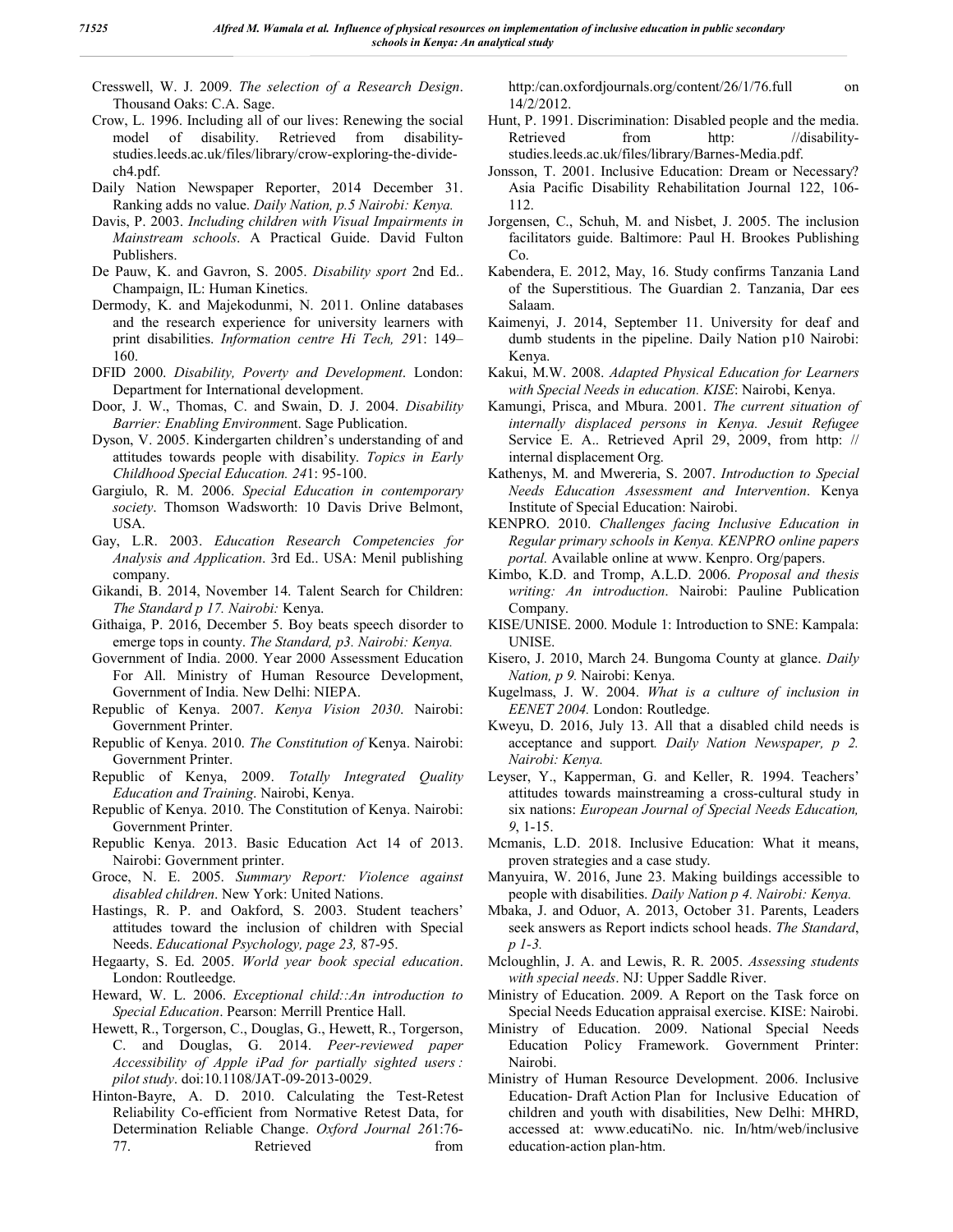Ministry, of, Education. 2009. A Report on the Task force on Special Needs Education appraisal exercise. KISE: Nairobi.

- MOEST. 2001. Education for All in Kenya. A National handbook for 2002 and beyond. Nairobi, Acts Press.
- Mugenda, M. O. and Mugenda, G. A. 2003. *Research methods: Quantitative and Qualitative Approaches*. Nairobi: Acts Press.
- Mugo, J., Musembi, D. and Kang'ethe, R. K. 2006. *Juvenile justice and management: a child offenders in Kenya*. An annotated Bibliography of Research.
- Mukhopadhyay, S. 2003. Ed. National Seminar on partnership of government and Non-government organizations for inclusive education October, 15-17, 2003 Report, New Delhi: National Institute of Education Planning and Administration.
- Murata, J. W. 2015, June 13. Discriminated against*. The standard. P 8.*
- Muthiora, J. 2016, March 27 Obsession with Mean score. *Sunday Nation, p12.*
- Mwamba, D. and Kalabula. 2000. *Inclusive education in Africa. A myth or reality. A Zambian case study*: Paper presented at ISEC 2000. Manchester University.
- Mwaura, P. 2015, November 13. It is important to consider the sensibilities of all, especially people with disabilities. *Daily Nation, p18.*
- Mwesigwe, S. 2013. *Inclusive Education an Ideal too expensive*? Observer: Kampala.
- Ngugi, M. W. and Kabuchora, C. N. W. 2010. *Introduction to inclusive education*. Nairobi: Kenya Institute of Special Education.
- Nieswiadomy, R. G. 2003. *Foundations of Nursing Research*. Prentice Hall.
- Norah, F. and Tony, C. 2011. *Special Educational Needs, Inclusion and Diversity*. New York: Open University Press.
- Nyayiera, E. 2014. *School head calls for review of education policy*. Education News p.14. Shrend publishers Ltd. Nairobi: Kenya.
- Nyirenda, M. 2013. Is our education system supporting learning? *The Guardian Newspaper. P. 12, Dar es Salaam: Tanzania.*
- Nyongesa, A. 2011 November, 18. Deaf beauty Queen to fight for the disabled. *Daily nation. p3, Nairobi: Kenya.*
- Odhiambo, O. V. 2016, April, 19. Emphasize Skills and Talents in the new system of education. *Daily Nation, p16, Nairobi: Kenya.*
- Oduol, A. 2014, September, 25. Cheating has been difficult to tame because of the high stakes placed on examinations. *Standard newspaper, p3, Nairobi: Kenya.*
- Oduol, A. 2017, December, 2. Goldalyne Kakuya Tanga of St. Anne Junior School scored 455 marks out of possible 500. *The Standard newspaper, p2, Nairobi: Kenya.*
- Oketch, A. and Luvega, D. 2015, September, 27. Albinos afraid amid Tanzania poll. *Sunday Nation, p3, Nairobi: Kenya.*
- Oketch, M. O. and Rollerston, C. M. 2007. Policies on Free Primary and Secondary education in East Africa. A review of the literature. Consortium for Research on Educational Access. Available from: http://www.create.rpc.org.
- Oluchina, W. 2015, December, 3. Disabled people must be included in society. *Daily Nation, p.13. Nairobi: Kenya.*
- Omari, E. 2011, March 24. Know your County. *Daily Nation, p18. Nairobi: Kenya*.
- Ondieki, E. and Kakah, M. 2017, December, 3. Working despite disability. *Sunday Nation, p3. Nairobi: Kenya.*
- Orodho, J. A. 2005. Techniques of writing: Research proposals and reports in education and social sciences 1st ed.. Nairobi: Masda publishers.
- Patterson, D. 2000. Let's get real about merging special education and regular education in: *The Journal of The International Association of Special Education 4*, 1-13.
- Peters, S. 2004. Inclusive Education: An EFA strategy for all children, Washington DC. World.
- Republic of Kenya. 2005. *Kenya Education Sector Support Programme 2005-2010, Delivering Quality Education and Transiting to all Kenyans*. Nairobi: Government Printer.
- Republic of Kenya. 2005. *National Policy on orphans and vulnerable children*, Office of the President: Nairobi.
- Republic of Kenya. 2005. National Policy on orphans and vulnerable children, Office of the President: Nairobi.
- Reynolds, M. C. 1989. An historical perspective: the delivery of special education to Mildly Disabled and at risk students. *Remedial and Special Education, 10*6, 7-11.
- Rieser, R. 2008. Implementing Inclusive Education: A commonwealth guide to Implementing Article 24 of the UN Convention on the Rights of people with Disabilities. Commonwealth Secretariat: London.
- Rieser, R. 2012. Teacher Education for children with disabilities, Literature Review for UNICEF REAP Project Unpublished draft,
- Sankok, D. 2014, December 3. Inclusion of persons with disabilities in the Mainstream development agenda. *Daily Nation, page 5: Nairobi, Kenya*.
- Scheyer, *et al.* 1996. The Inclusive Classroom Teacher Created Materials, Inc., the Inclusive classroom, http://lib.syndetics.com/hw?isbn=15573488004/lc.jpg.
- Shilitsa, J. 2016 December 5. Top Kenya Certificate of Primary Education Examination boy overcame hearing disorder to post sterling results. *The Standard, p3. Nairobi: Kenya.*
- Siringi, S. 2012 April, 24. New Varsity colleges to enroll 4,500. *Daily Nation p7. Nairobi: Kenya.*
- Smith, J. D. 1998. *Inclusion schools for all students*. Belmont, CA: Wadsworth Publishing Company.
- Sossion, W. 2014. *World Teachers' Day*. The Standard Newspaper, Thursday, October, 2 2014 p. 26 Nairobi: Kenya.
- Stain back W. and Stain back Ed. 1996. *Support networks for inclusive schooling. Interdependent integrated education. Baltimore: Teaching students with special needs in inclusive setting*. Boston: Ally and Bacon.
- Sum, A. 2013 November 24. Deaf carpenters push limits of disability. The Sunday Standard, p38. Nairobi: Kenya.
- The, Kenya, National, Commission, for, UNESCO. 2005. *Free Primary Education implementation: Reports from the regions*. Nairobi: Ministry of Education, Science and Technology, Kenya.
- Thomas, G. and Loxley, A. 2007. *Deconstructing special education and constructing Inclusive*. 2nd ed.. Maidenhead: Open University Press.
- Thomas, P. 2005b. Mainstreaming Disability in Development: India country Report, London: Disability Knowledge and Research, accessed at: http://disabilitykar.net/research/po/india.html.
- Tilstone, C. 1998. *Promoting Inclusive Practice*. Routledge.
- Tomasevski, K. 2003. *Education denied: Costs and Remedies*. London: Zed Books.
- Tony, M. and Ann, B. 1998. *Introduction to Psychology*. New York: Palgrave Macmillan.
- Ture, J. 1994. *Inclusive Education*. Hyderabad: THPI.